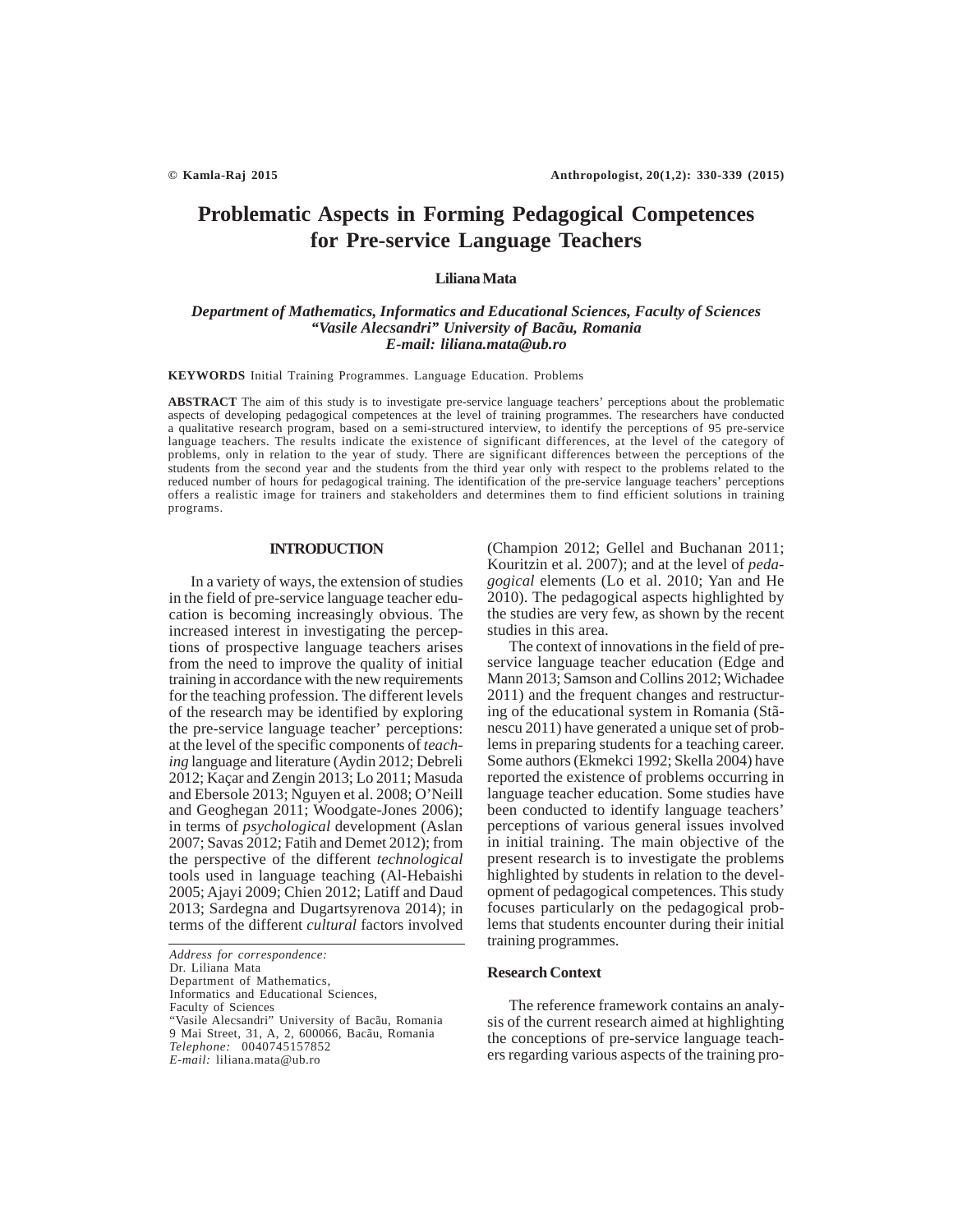grammes and a discussion on the relevance of identifying pre-service language teachers' perceptions about the issues involved in building pedagogical competences. Investigating the prospective language teachers' perceptions of different issues represents one of the objectives of the studies achieved in the field of pre-service language teacher education. Understanding the current state of the research in this area is a prerequisite for achieving an innovative study.

# **Current Research Based on the Investigations of the Problematic Aspects in Pre-service Language Teacher Education**

A systematic analysis of this research contributed to establishing the main categories of the issues investigated (Table 1): a) Problems which appear during teaching practice (Çetinkaya Edizer and Çelik 2012; Genc 2013; Gürbüz 2006; Kabilan and Izzaham 2008; Ngwaru 2013; Paker 2000); b) Problems referring to specific competences, such as speaking skills (Gan 2012), translation (Bicer 2003), and language teaching strategies like listening comprehension (Solak and Altay 2014; Tamjid and Babazadeh 2012; Yükselci 2003); c) Social issues related to oppression, in terms of sexism, heterosexism, white privilege, religion (Kubota et al. 2003; McGowan and Kern 2014); d) Intercultural issues caused by culturebased differences (Olaya and Gómez Rodríguez 2013; Xiao 2006); and e) Technical issues identified by using different modern tools in preparing future language teachers (Van Olphen 2007; Zhou et al.  $20\overline{1}$ . Studies identifying the problems regarding the training of future language teachers focus predominantly on the issues encountered during the teaching practice and at the level of building the specific competences and strategies of language teaching. Investigation on various pedagogical issues is absent from existing research, which determines the need to initiate studies in this area. *The role of the identification of the pre-service language teachers' perceptions of the issues involved in building pedagogical competences*

A variety of reasons highlight the need to study the perception of future language teachers towards the problematic aspects from the perspective of pedagogical competences development. These have been established in connection with the categories of pedagogical competences (Mata 2014):

- identifying the difficulties related to ensuring *the functionality of the educational process;*
- determining weaknesses in terms of curriculum design, at the level of using scholar documents, selecting educational contents;
- underlying the difficulties in processing educational finalities and developing operational objectives;
- exploring issues related to the use *of specific teaching strategies (didactic methods, instruments, activity organization forms);*
- highlighting the problems related to educational design, in terms of elaborating the annual, semester, unit and lesson plans;
- establishing the main difficulties related to the integration of assessment strategies in educational activities.

The structural model of pedagogical competences will constitute a benchmark for framing the difficulties identified in the pre-service language teachers' perceptions.

The objective of this research is to identify the perceptions of pre-service language teachers of the issues involved in building pedagogical competences at the level of training programmes.

The main hypotheses of research are following:

*First Hypothesis:* What are the problems related to the pedagogical competences development in the perception of future language teachers?

*Second Hypothesis:* Are there any significant differences between the views of pre-service language teachers regarding the pedagogical competences development according to their year of study, specialization, and age?

### **METHODOLOGY**

The research methodology consists in establishing the objective and hypothesis; the presentation of the participants involved in the study; the description of the method, variables, and procedure; and the analysis of the research data.

# **Participants**

Ninety-five pre-service language teachers from two universities of Romanian education (53 students from "Vasile Alecsandri" University of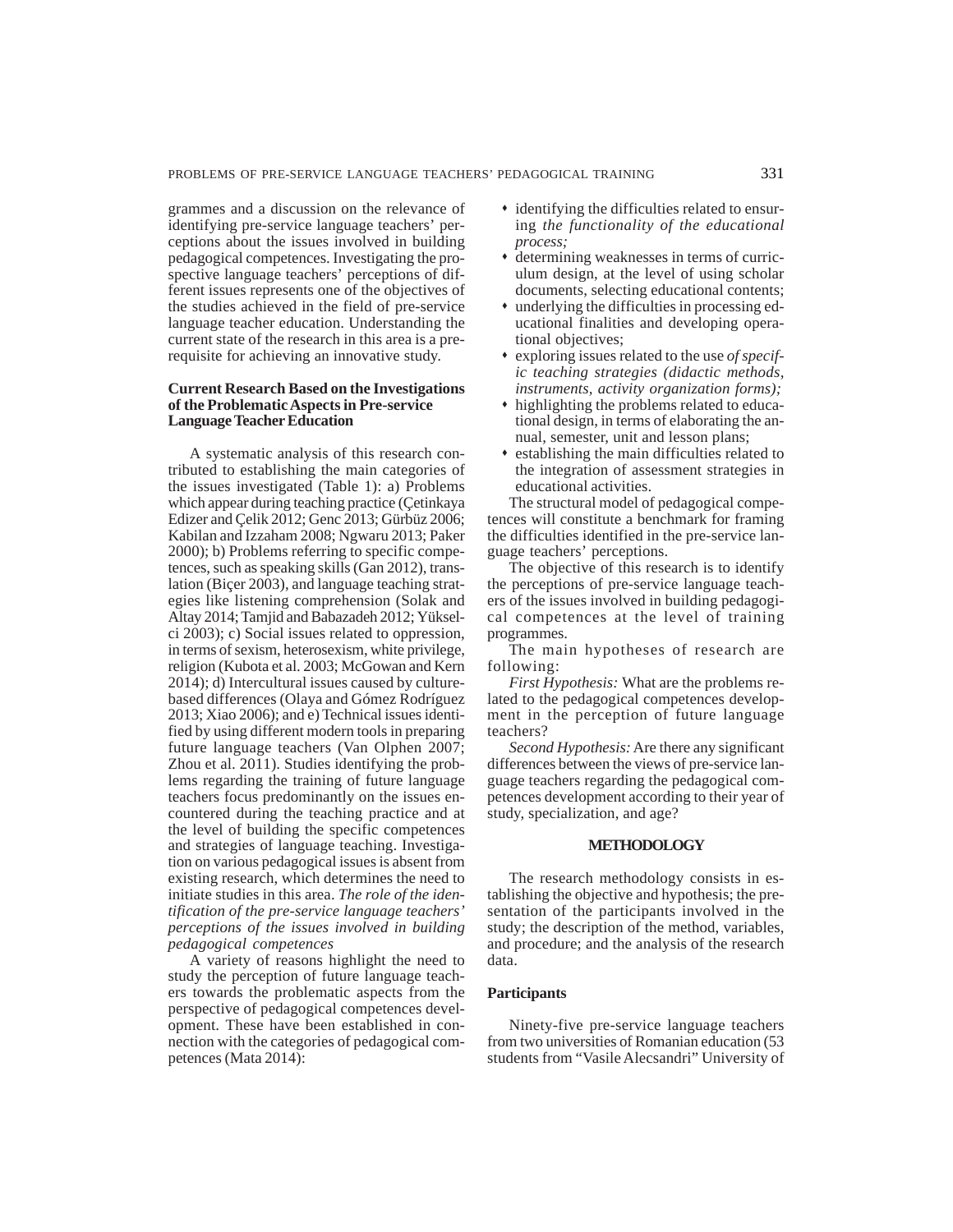| <i>Issues</i>                                              | Authors                                      | Methodology                                                                                                                            | Results                                                                                                                                                                      |
|------------------------------------------------------------|----------------------------------------------|----------------------------------------------------------------------------------------------------------------------------------------|------------------------------------------------------------------------------------------------------------------------------------------------------------------------------|
| a. Problems<br>During Teaching                             | Paker (2000)                                 | - student teachers                                                                                                                     | - the identification of the<br>difficulties                                                                                                                                  |
| Practice                                                   | Gürbüz (2006)                                | - 30 pre-service teachers;<br>- questionnaire                                                                                          | - the particular problems<br>involved in teaching a<br>foreign language in a non-<br>native context                                                                          |
|                                                            | Kabilan and<br>Izzaham (2008)                | - pre-service teachers;<br>- interview                                                                                                 | - the presentations of the<br>difficulties and the<br>challenges                                                                                                             |
|                                                            | Celik (2012)<br>Genc (2013)                  | Cetinkaya Edizer and - 12 pre-service teachers;<br>-document analysis methodology<br>- 38 pre-service teachers;<br>- observation       | - problems regarding classroom<br>management<br>- the students' focus on the<br>identification of techniques<br>and strategies                                               |
|                                                            | Ngwaru (2013)                                | - pre-service teachers;<br>- document analysis and<br>focus group discussions                                                          | - several challenges faced in<br>teaching English during<br>teaching practice                                                                                                |
| b. Problems<br>Referring to the<br>Specific<br>Competences | Biçer (2003)<br>Yükselci (2003)              | - 46 students; e<br>- 125 students; questionnaire                                                                                      | - the need for help in solving<br>problems while translating<br>- a lack of emphasis on social<br>and cognitive listening                                                    |
| and Strategies<br>of Language<br><b>Teaching</b>           | Gan (2012)<br>Tamjid and<br>Babazadeh (2012) | - 20 students:<br>- semi-structured interview<br>- 90 female students;<br>- Oxford's Inventory for<br>Language Learning                | strategies<br>- English speaking problems<br>of ESL students<br>- no difference between the<br>students' and the teachers'<br>perceptions upon the                           |
|                                                            | Solak and Altay<br>(2014)                    | - 124 prospective English teachers;<br>- The questionnaire on the<br>'Beliefs on English Language<br>Listening Comprehension Problems' | listening strategy used<br>- the effective use of top-down<br>processes during the<br>listening process                                                                      |
| c. Social Issues                                           |                                              | Kubota et al. (2003) - pre-service teachers                                                                                            | - the opportunity to critically<br>examine their own culture<br>and the privileges associated<br>with it                                                                     |
|                                                            | McGowan and<br>Kern (2014)                   | - 19 pre-service teachers;<br>- pre- and post-instruction<br>questionnaires                                                            | - the effect of an intervention<br>regarding white privilege and<br>oppression on attitudes<br>towards social issues                                                         |
| d. Intercultural<br><i>Issues</i>                          | Xiao (2006)                                  | - 35 Chinese students and<br>Irish English teachers;<br>- questionnaires                                                               | - the nature of the mismatch<br>caused by culture-based<br>differences in the<br>perceptions and<br>expectations related to L2<br>teaching and learning style<br>preferences |
|                                                            | Olaya et al. (2013)                          | - 51 pre-service teachers;<br>- questionnaires, semi-structured<br>interview, documentary analysis                                     | - lack of full understanding of<br>intercultural competence<br>- the analysis of the weaknesses                                                                              |
|                                                            | e. Technical Issues Van Olphen (2007)        | - pre-service teachers; interviews                                                                                                     | related to using courseware<br>tools in the methods class                                                                                                                    |
|                                                            | Zhou et al. $(2011)$                         | - pre-service teachers;<br>- survey and interviews                                                                                     | - low level of ability to use<br>technology                                                                                                                                  |

**Table 1: Analysis of the studies focused on the investigation of the prospective teachers' perceptions upon the problematic aspects in pre-service language teacher education**

Bacãu and 42 students from "Al. I. Cuza" Iasi) participated in this study. This study used *stratified sampling* (Daniel 2012) because it involves dividing a population into two homogeneous strata and constructing a sampling frame for each stratum, based on the comparative analysis of strata.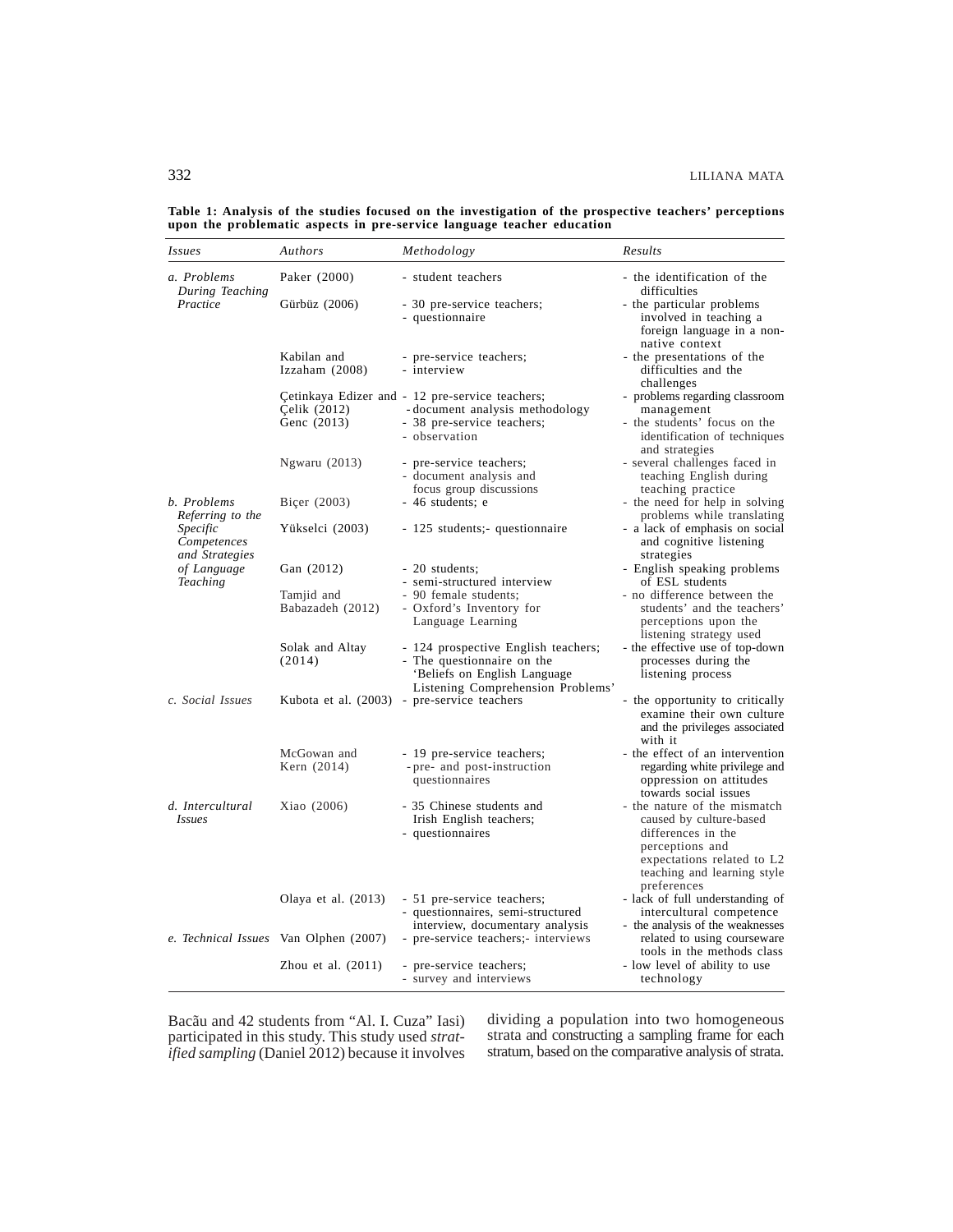#### **Method**

The researchers applied a qualitative methodology based on the semi-structured interview, because it represents a very flexible technique for small-scale research (Drever 1995) and has a fluid structure (Lewis-Beck et al. 2004). The *semistructured interview* consists of a dialogue between the interviewer and the interviewee, through which researchers attempt to obtain relevant information about a particular topic (De Singley et al. 1998). The semi-structured interview contains open questions that allow the subject a broader discussion and circumstantial interventions of the one performing the interview, and closed questions that allow the collection of quantitative data. According to Harrell and Bradley (2009), semi-structured interviews are often used when the researcher wants to delve deeply into a topic and to thoroughly understand the answers provided. This method was chosen because it allows the subject to build an entire discourse as an answer to a question, which can lead to the identification of the reasons behind the answer. The semi-structured interview is also an appropriate method for exploring the subjects' perception regarding various aspects of the educational field (Pathak and Intratat 2012). The interviews were recorded with a video camera, which involved obtaining the subjects' agreement to be recorded and placing the camera in a position that would capture audio but not disturb the interviewer or interviewee. Interviews were conducted in a comfortable environment with suitable décor and where the seats were carefully arranged (Whiting 2008). The interviews were then transcribed, coded, and analysed to provide an interpretation of the data. In order to ensure validity of the content and reliability of the questions, the semi-structured interview was analysed by a group of ten teachers with expertise in Education Sciences.

The inclusion of open-ended questions provides an opportunity to identify new ways of seeing and understanding the problems related to the development of pedagogical competences in pre-service language teachers. The open questions from the interview were related to the following issues: a) What are the problems that you have encountered with respect to building pedagogical competences, during the initial training program?, and b) What was the problem you mentioned related to?

The closed questions from the interview focused on the level of the expression of various problems that prospective language teachers have indicated: very often, often, sometimes, rarely, and never.

#### **Variables**

The dependent variable consisted of the different categories of problems involved in the building of pedagogical competences in the initial training programmes of language teachers. The independent variables were the following: the year of study (second year or third year) and the specialization (mother-tongue language or foreign language).

# **Procedure**

The interviews was prepared and organized in November 2013. During their deployment, the interviews were recorded, with the consent of the participants, and the data was transcribed and processed. The study participants were granted anonymity and data confidentiality.

#### **Data Analysis**

The statistical interpretation of the data was performed using two procedures: a) the analysis of the main statistical indicators such as the statistical average, the standard deviation, and the frequencies for the first hypothesis, and b) the application of nonparametric tests for the second hypothesis, in order to obtain the abnormal distribution.

A *thematic content analysis* was used to analyse the results of semi-structured interviews. The thematic analysis allows the transversal analysis of the individual interviews and the observation of the common structures of the discourse or themes (De Singley et al. 1998). The main stages of the content thematic analysis were (Gall et al. 2007): establishing the categories, analysing them, identifying the unit analysis, standardizing the coding procedure, coding the entire material, quantifying the unit analysis, producing the results, then interpreting and explaining the results.

#### **FINDINGS**

Table 2 shows the main statistical indicators for all the categories of problems related to the pedagogical competences development accord-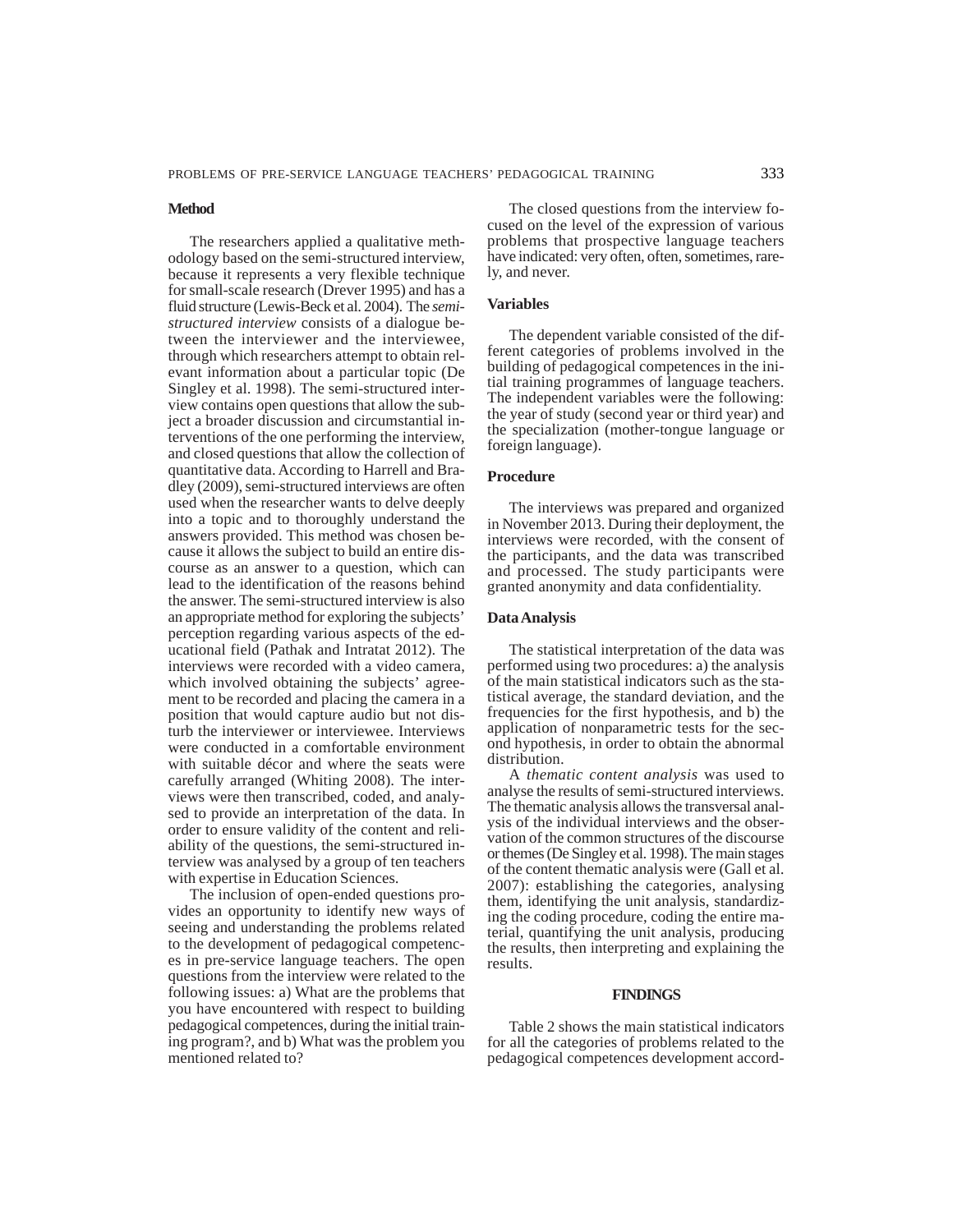**Table 2: The main statistical indicators for the categories of problems related to the pedagogical competences development, according to the perception of future language teachers**

| Problems                                                                         | Code       | Mean | Std.<br>$devia-$<br>tion | Sum | Per-<br>cent<br>(%) |
|----------------------------------------------------------------------------------|------------|------|--------------------------|-----|---------------------|
| Reduced number of hours for pedagogical training                                 | $_{11}$    | .13  | .334                     | 12  | 12.63               |
| The predominance of theory and the lack of practical and concrete<br>activities  | 12         | .22  | .417                     | 21  | 22.11               |
| Lack of the abilities for effective implementation of pedagogical<br>competences | 13         | .07  | .263                     | 7   | 7.37                |
| Lack of adaptability of pedagogical competences to different contexts            | 14         | .03  | .176                     | 3   | 3.16                |
| Lack of efficient organization of training activities                            | 15         | .02  | .144                     | 2   | 2.11                |
| Lack of necessary abilities for efficient teaching                               | 16         | .05  | .224                     | 5   | 5.26                |
| Lack of the correlation between pedagogical training and specialized<br>training | 17         | .01  | .103                     | 1   | 1.05                |
| Unfavourable attitude of trainers                                                | 18         | .02  | .144                     | 2   | 2.11                |
| ineffective teaching style of trainers                                           | 19         | .05  | .224                     | 5   | 5.26                |
| lack of correlation between theory and practice                                  | <b>I10</b> | .18  | .393                     | 3   | 3.16                |

ing to the perception of future language teachers.

As the results indicate, the most common problems encountered by pre-service language teachers in terms of building pedagogical competences are those related to the predominance of theory and the lack of practical and concrete activities.

To verify the second hypothesis, the researchers used the Mann-Whitney U Test to compare two independent samples.

The results shown in Table 3 reveal significant differences between the perceptions of the students from the second year and the students from the third year, only at the level of the problems related to the reduced number of hours for pedagogical training  $(z = -3, 117; p = 0.002)$ . At the level of the perception of the students from the second year, the mean rank is 54.95, while at the level of the perception of the students from the third year is 44.30. Therefore, these problems are particularly highlighted by the responses of the second year students.

The results shown in Table 4 indicate that there are no significant differences between the perceptions of pre-service mother-tongue language teachers and pre-service foreign language teachers.

Following the results obtained during the qualitative research based on the interview, we have delineated two categories of problems at the level of the perceptions of future language teachers: a) external issues related to the pedagogical competences development in the initial training programmes and b) internal issues related to the individual level of the pedagogical training of students. The percentages indicate that most problems occur at the external level, because 22.11 percent of the students identified problems related to the predominance of theory and the lack of practical and concrete activities.

At the *external* level, the most significant problems related to the development of pedagogical competences in the initial training programmes are, according to the perception of students:

- the predominance of theory and the lack of practical and concrete activities, including the large amount of information and concepts, the lack of concrete activities and the general uselessness of information for teaching, as well as the complexity of information and the prevalence of scientific jargon;
- $\bullet$  the reduced number of hours for pedagogical training;
- a lack of efficiently organized training activities, particularly noting the great number of students in a teaching practice group and disorganized pedagogical training activities;
- $*$  the lack of correlation between pedagogical training and specialized training;
- $*$  the unfavourable attitude of trainers, often involving indulgent attitudes and miscommunication;
- $\bullet$  the ineffective teaching style of trainers, including the lack of systematic information, monotonous teaching, presentation of the theory in an unattractive form that does not generate interest and active participation from students, the lack of useful information, a lack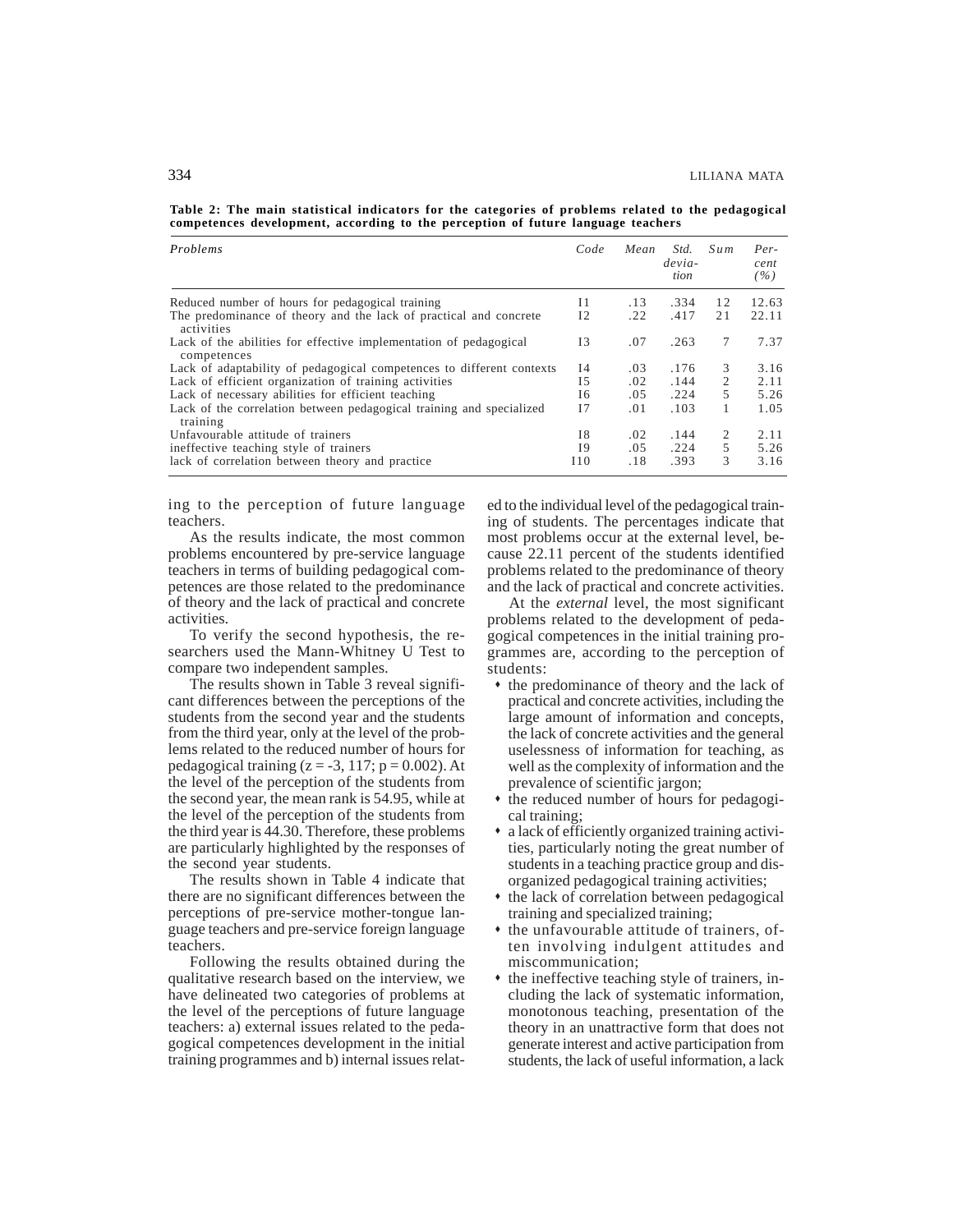| Table 3: The Mann-Whitney U test results regarding the perception of future language teachers upon the issues related to the pedagogical<br>competences development,                                                                                                                                                                                 |                                               |                                               | depending on the year of study Test Statistics <sup>ª</sup>                    |                                                    |                                              |                                               |                                               |                                                           |                                             |                                                                           |
|------------------------------------------------------------------------------------------------------------------------------------------------------------------------------------------------------------------------------------------------------------------------------------------------------------------------------------------------------|-----------------------------------------------|-----------------------------------------------|--------------------------------------------------------------------------------|----------------------------------------------------|----------------------------------------------|-----------------------------------------------|-----------------------------------------------|-----------------------------------------------------------|---------------------------------------------|---------------------------------------------------------------------------|
|                                                                                                                                                                                                                                                                                                                                                      | Ξ                                             | 7                                             | 13                                                                             | 4                                                  | 57                                           | 91                                            | Ŋ                                             | $\overline{18}$                                           | Q)                                          | $\overline{\mu}$                                                          |
| Asymp. Sig. (2-tailed)<br>Mann-Whitney U<br>$[2^*(1-tailed$ Sig.)]<br>Wilcoxon W<br>Exact Sig.                                                                                                                                                                                                                                                       | 793.500<br>2746.500<br>$-3.117$<br>.002       | 1522.500<br>961.500<br>$-0.669$<br>504        | 1002.500<br>1563.500<br>$-0.354$<br>.723                                       | 973.500<br>1534.500<br>$-1.277$<br>201             | 1551.000<br>$-1.037$<br>990.000<br>.300      | 1010.500<br>2963.500<br>$-0.253$<br>.801      | 1006.500<br>1567.500<br>$-730$<br>466         | 2961.500<br>$-456$<br>1008.500<br>.649                    | $-1.213$<br>$.225$<br>963.000<br>2916.000   | 45.000<br>$-1.368$<br>$-404^{\circ}$<br>24.000<br>.171                    |
| Table 4: The Mann-Whitney U test results regarding the perception of future language teachers upon the issues related to the pedagogical<br>a. Grouping Variable: Study year<br>b. Not corrected for ties.<br>competences development,<br>Asymp. Sig. (2-tailed)<br>Mann-Whitney U<br>$(1-tailed$ Sig.)]<br>Exact Sig. [2 <sup>*</sup><br>Wilcoxon W | 982.500<br>1612.500<br>$-0.905$<br>.365<br>11 | 2867.500<br>1037.500<br>$-.134$<br>.893<br>72 | depending on the specialization<br>$-1.279$<br>975.000<br>605.000<br>201<br>13 | 1627.500<br>$-1.337$<br>997.500<br><b>181</b><br>4 | 1037.500<br>$-.388$<br>2867.500<br>698<br>57 | 995.000<br>2825.000<br>$-1.097$<br>.273<br>9I | 1032.500<br>1662.500<br>$-0.764$<br>.445<br>Ŋ | $-.388$<br>1037.500<br>2867.500<br>698<br>$\overline{18}$ | 2872.500<br>$-150$<br>1042.500<br>.881<br>2 | 24.000<br>45.000<br>$-1.368$<br>$-404^{\circ}$<br>171<br>$\overline{\mu}$ |
| a. Grouping Variable: Speciali.<br>b. Not corrected for ties.                                                                                                                                                                                                                                                                                        |                                               | zation                                        |                                                                                |                                                    |                                              |                                               |                                               |                                                           |                                             |                                                                           |

| 2<br>$\mathcal{Z}$                                                                                                                                                       |                                      |                                      |                                      | $\leq$                                 | $\overline{C}$                         |                                        |                                        | $\overline{U}$                         |
|--------------------------------------------------------------------------------------------------------------------------------------------------------------------------|--------------------------------------|--------------------------------------|--------------------------------------|----------------------------------------|----------------------------------------|----------------------------------------|----------------------------------------|----------------------------------------|
| 1037.500<br>2867.500<br>134<br>893.<br>1612.500<br>fann-Whitney U 982.500<br>Asymp. Sig. $(2$ -tailed) .365<br>xact Sig. $[2^*$<br>06.-<br>Vilcoxon W<br>a-tailed Sig.)] | 975.000<br>1605.000<br>1.279<br>201. | 997.500<br>1627.500<br>1.337<br>181. | 1037.500<br>2867.500<br>388.<br>398. | 995.000<br>2825.000<br>-1.097<br>-273. | 1032.500<br>1662.500<br>-.764<br>-.445 | 1037.500<br>2867.500<br>-.388<br>-.698 | 1042.500<br>2872.500<br>-.150<br>-.881 | 24.000<br>45.13.17<br>7<br>$rac{6}{4}$ |
|                                                                                                                                                                          |                                      |                                      |                                      |                                        |                                        |                                        |                                        |                                        |
|                                                                                                                                                                          |                                      |                                      |                                      |                                        |                                        |                                        |                                        |                                        |

PROBLEMS OF PRE-SERVICE LANGUAGE TEACHERS' PEDAGOGICAL TRAINING 335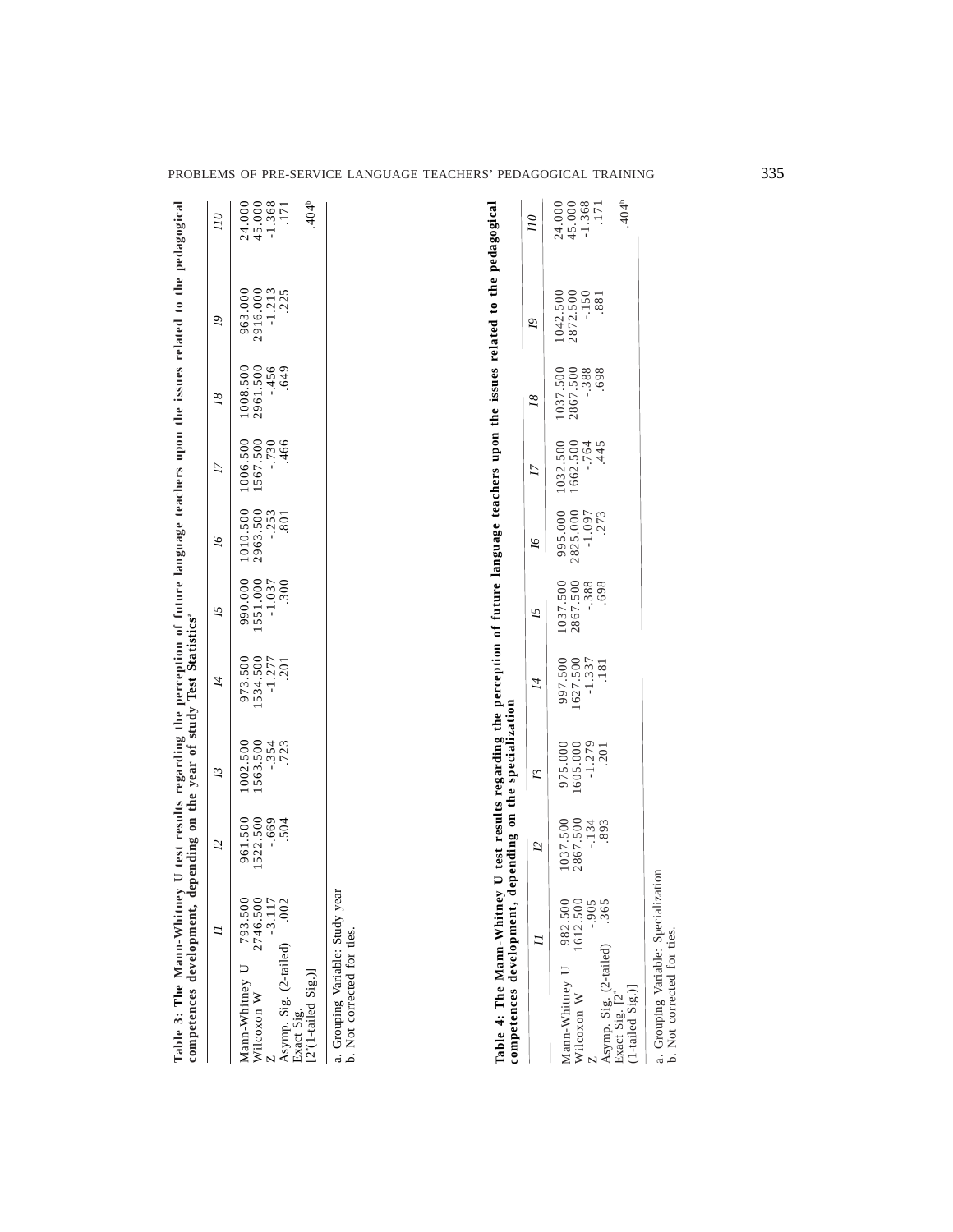of clarification of pedagogical concepts that leads to confusion, and long presentations that generate confusion and lack of interest;

 a lack of correlation between theory and practice, including the lack of the application of the theoretical knowledge, and the gap between the theoretical and practical pedagogical training.

At the *individual* level, the problems encountered by pre-service language teachers, from the perspective of building pedagogical competences are:

- the inability to effectively implement pedagogical competences, including high tone, lack of patience, lack of organization, lack of experience, different personal problems, subjectivity, and intimidation in front of mentees;
- $\bullet$  the inability to adapt pedagogical competences to different contexts, including an inability to adjust to the students' knowledge, and an inability to adapt to the didactic design in the classroom;
- the lack of the necessary abilities for efficient teaching, including the lack of systematic information, the unattractive presentation of information to students, the lack of knowledge of the teaching content, the inability to correlate theory and practice in the classroom, as well as the purely theoretical knowledge and the lack of correlation with the educational reality.

The research results also indicate the existence of significant differences, at the level of the category of problems, only in relation to the year of study. Thus, there are significant differences between the perceptions of the students from the second year and the third year only with respect to the problems related to the reduced number of hours for pedagogical training.

#### **DISCUSSION**

The research results indicate that pre-service language teachers appreciate that the most frequent problems are those related to the predominance of theory and the lack of practical and concrete activities. These results highlight the fact that the initial training activities are focused on transmitting information and less on applying pedagogical concepts. This problem highlighted by prospective language teachers is also one of the problems identified in recent studies

(Musset et al. 2014): lack of balance between pedagogical training and professional competence. In the context of Romanian vocational education and training, Musset (2014: 8) highlights the fact that "recent changes in initial teacher education requirements may not ensure a good balance between pedagogical skills and up-to-date industry experience for teachers in vocational subjects". According to the authors, the recommendation consists in designing initial teacher education programmes to ensure a good mix of pedagogical skills, vocational competence, and knowledge. Similar results have been obtained in a comparative research study on identifying the disadvantages of Ukrainian professional education training of pre-service biology teachers (Shchur 2014). The main disadvantage is related to the practical components: the students' inability to turn theoretical knowledge into practice and their unsuitability for teacher performance. Margolis (2014) included the problem related to the lack of practical training of graduates of educational programs in the category of problems of the teacher education itself. According to The Teaching and Learning International Survey results (2014: 16), "the content, pedagogy and practice of the subject being taught are crucial elements in the initial teacher education, but these elements are not always included in the initial teacher education curriculum." All these results point to the low level or the lack of practice in pedagogical skills as the main problem in training pre-service teachers.

Another important result of the research shows that second-year students more frequently face issues related to reducing the number of teacher training hours than third-year students. It is obvious that students need more training hours allocated for teaching competences in the second year of study. This represents a general problem related to the pedagogical training of pre-service teachers. In this context, Shchur (2014) noted the insufficient level of professional educational training of pre-service biology teachers at classical universities. These results show the need to increase the number of teacher training hours to help build pedagogical competences.

Identifying the perception of future language teachers about issues of pedagogical training becomes an important objective in current research because the research results support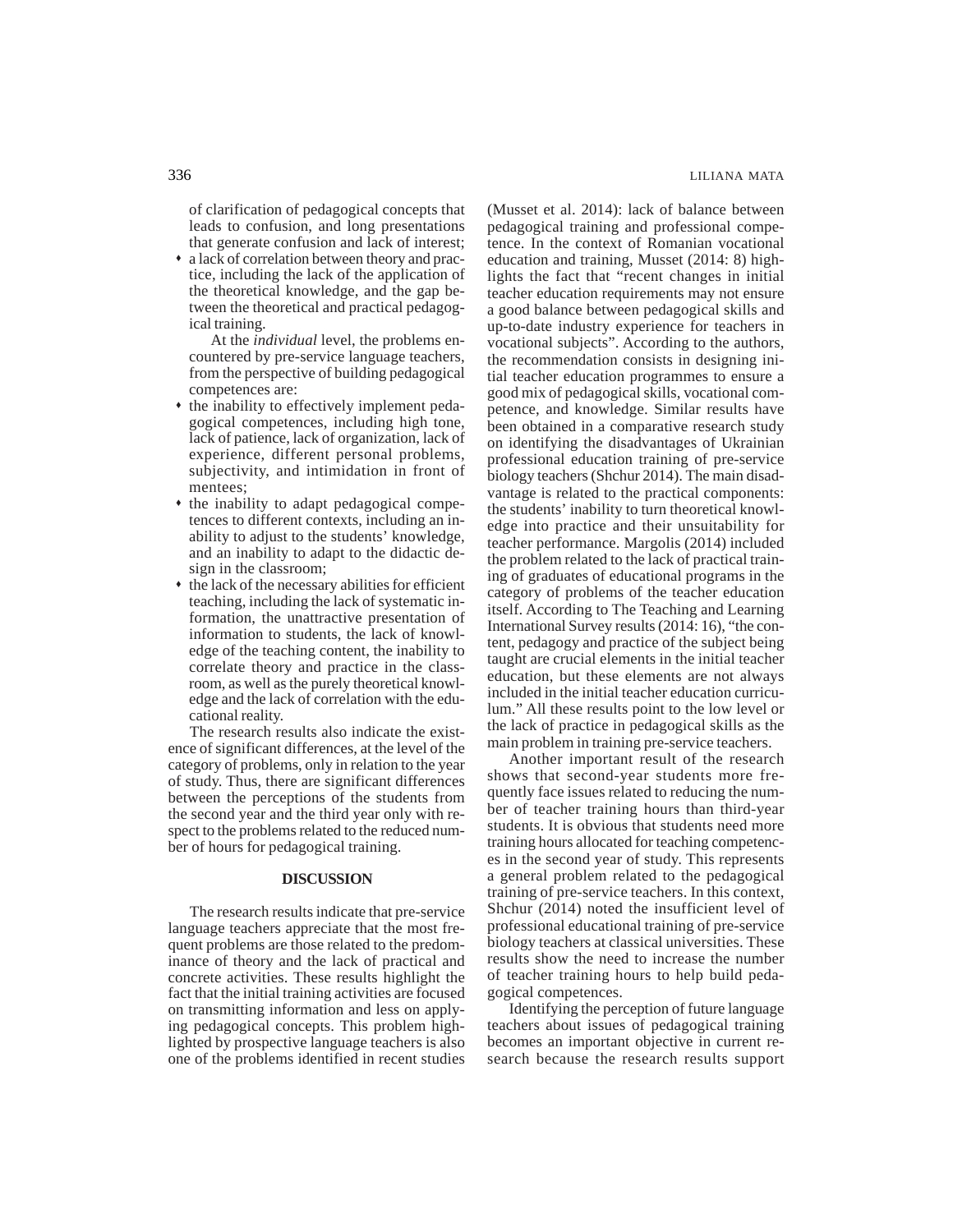knowledge of the students' needs and, consequently, the search for concrete solutions to meet those needs and contribute to increasing the quality of initial training programmes.

# **CONCLUSION**

Two categories of conclusions can be formulated from this research: *theoretical*, following the analysis of current studies in the field of the pedagogical training of pre-service language teachers, and *methodological*, from the perspective of research results obtained.

The main *theoretical* conclusion is that the studies aimed at exploring the problems encountered by prospective language teachers are varied and becoming increasingly numerous. Nevertheless, very few studies are focused on identifying their perceptions of pedagogical training issues. A systematic analysis of various studies in this field helped to identify the main directions of the issues investigated in this study: problems that appear during the teaching practice; problems related to the specific competences regarding the speaking skills, translation, and language teaching strategies; social issues related to oppression; intercultural issues; and technical issues.

The research results highlight two important *methodological* conclusions: the focus of initial training activities on transmitting information and less on the application of pedagogical concepts; and understanding the issues related to reducing the number of teacher training hours by second-year students compared to third-year students. The results supported the categorization of two types of problems: at the external level, the issues encountered by prospective language teachers in terms of pedagogical skills development from the perspective of the educational system and, at the individual level, the difficulties of pre-service teachers related to the abilities necessary for the teaching profession.

#### **RECOMMENDATIONS**

The theoretical considerations and research results suggest two recommendations. First, it is important to develop new studies centred on investigating the perceptions of pre-service language teachers upon pedagogical training issues. Second, the research results highlight the need to increase the share of practical activities

at the level of the initial programmes of language teachers, as well as the number of hours for teacher training.

#### **LIMITATIONS**

This study has two important limitations. First, the number of participants is reduced and therefore not representative for the group of preservice language teachers, so the results cannot be generalised. Second, the research methodology is qualitative and the results may not be objective. Increasing the number of participants in the study and combining the qualitative methodology research with quantitative methods, such as a questionnaire, can eliminate these limitations.

There is a need to initiate new and original approaches and studies to regularly explore the problems of prospective language teachers from the perspective of pedagogical competences development.

### **ACKNOWLEDGEMENTS**

This research was financially supported by the Executive Unit for Financing Higher Education, Research, Development and Innovation (Grant TE 282, No. 58 "INOVACOM – Curricular innovations for the development of the pedagogical competences of teachers of Romanian Language and communication through initial training programmes for teachers").

#### **REFERENCES**

- Ajayi L 2009. An exploration of pre-service teachers' perceptions of learning to teach while using asynchronous discussion board. *Educational Technology and Society*, 12(2): 86–100.
- Al-Hebaishi SM 2005. Pre-service teachers' perceptions towards academic blogging. *Journal of Theoretical and Applied Information Technology*, 37(2): 279-288.
- Aslan C 2007. Research on self-perceptions of preservice Turkish language teachers in Turkey with regard to problem solving skills. *International Journal of Human and Social Sciences*, 2(4): 249-255.
- Aydin S 2012. Pre-service teachers' perceptions of the presentation of language skills in a course book. *Atatürk Üniversitesi Sosyal Bilimler Enstitüsü Dergisi*, 16(3): 249-264.
- Biçer A 2003. Reflections of prospective language teachers on translation. Translation Journal,  $7(3)$ , From <http://translationjournal.net/journal/25reflections. htm> (Retrieved on 24 January 2014).
- Çetinkaya Edizer Z, Çelik G 2012. Self Assessment of Pre-service Turkish Language Teachers on the Prob-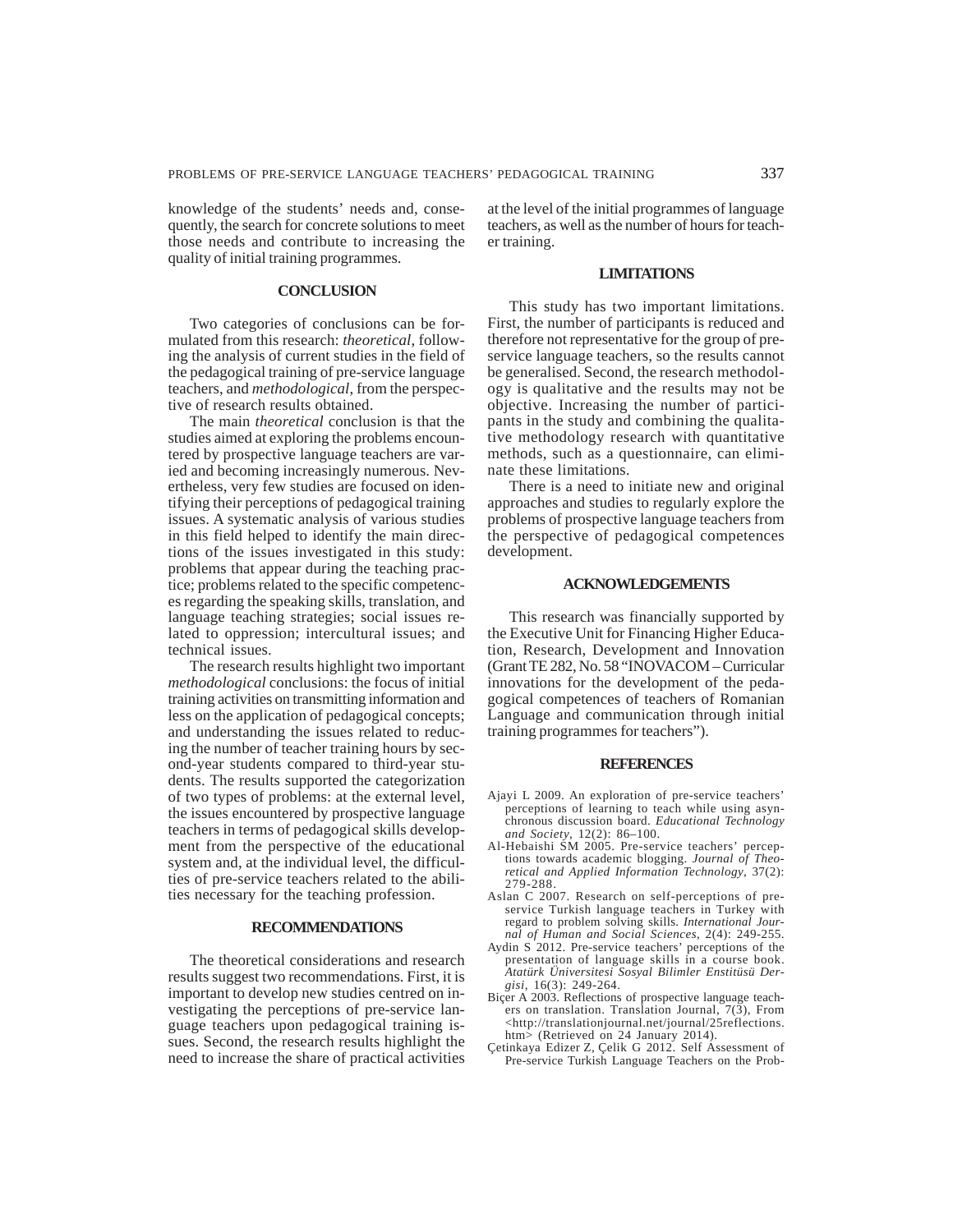lems They Faced During Their Teaching Practice. ECER 2012, The Need for Educational Research to Champion Freedom, Education and Development for All. From <http://www.eera-ecer.de/ecer programmes/conference/6/contribution/17499/> (Retrieved on 12 February 2014).

- Champion TB, Cobb-Roberts D, Bland- Stewart L 2012. Future educators' perceptions of African American Vernacular English (AAVE). *Online Journal of Education Research*, 1(5): 80-89.
- Chien C-W 2012. Pre-service English teachers' perceptions and practice of electronic portfolios. *CALL-EJ*, 14(1): 1-15.
- Daniel J 2012. *Sampling Essentials: Practical Guidelines for Making Sampling Choices*. USA: SAGE Publications, Inc.
- Debreli E 2012. Change in beliefs of pre-service teachers about teaching and learning English as a foreign language throughout an undergraduate pre-service teacher training program. *Procedia - Social and Behavioral Sciences*, 46: 367–373.
- De Singly F, Blanchet A, Gotman A, Kaufmann J-C 1998. *Ancheta si Metodele Ei: Chestionarul, Interviul de Producere a Datelor, Interviul Comprehensiv [Survey and its Methods: Questionnaire, Interview of Data Production, Comprehensive Interview].* Iaºi: Polirom.
- Drever E 1995. *Using Semi-structured Interviews in Small-scale Research: A Teacher's Guide*. Edinburgh: Scottish Council for Research in Education.
- Edge J, Mann S 2013. *Innovations in Pre-service Education and Training for English Language Teachers*. London: British Council.
- Ekmekci FO 1992. *Problems Encountered in Teacher Training Sessions for Teacher Training Programs: Tradition and Innovation: ELT and Teacher Training in the 1990's*. Volume 2. Ankara: Hacettepe University and the British Council.
- Fatih G, Demet Y 2012. *Self-efficacy and Anxiety Perceptions of Pre-service EFL Teachers. Paper presented in 2nd International Conference on Foreign Language Teaching and Applied Linguistics* (FL-TAL'12) in Sarajevo, 4-6 May 2012.
- Gall MD, Gall JP, Borg WR 2007. *Educational Research: An Introduction*. Boston: Pearson Education, Inc.
- Gan Z 2012. Understanding L2 speaking problems: Implications for ESL curriculum development in a teacher training institution in Hong Kong. *Australian Journal of Teacher Education,* 37(1): 43-59.
- Gellel AM, Buchanan MT 2011. The impact of cultural religious values upon pre-service teachers' perceptions of their role as educators in Catholic religious schools. *Journal of Beliefs and Values-studies in Religion and Education*, 32(3): 317-328.
- Genc B 2013. An assessment of pre-service language teachers' practicum observation forms: Descriptive observation vs. Critical observation. *Educational Research*, 2(2): 83-91.
- Gürbüz N 2006. Differing perceptions of pre-service English teachers' strengths and weaknesses in the practicum: A case study in Turkey. In: R Smith (Ed.). *English Language Teacher Education and Development*. Volume 9. UK: University of Warwick, pp.  $39 - 46$ .
- Harrell MC, Bradley MA 2009*. Data Collection Methods Semi-structured Interviews and Focus Groups*. USA: RAND Corporation.
- Kabilan MK, Izzaham RIR 2008. Challenges faced and the strategies adopted by a Malaysian English language teacher during teaching practice. *English Language Teaching*, 1(1): 87-95.
- Kaçar IG, Zengin B 2013. Perceptions of pre-service teachers of English towards grammar teaching in the Turkish context. *The Journal of Language and Linguistic Studies*, 8(3): 50-80.
- Kouritzin SG, Piquemal NAC, Nakagawa S 2007. Preservice teacher beliefs about foreign language teaching and learning. *Journal of Multilingual and Multicultural Development*, 28(3): 220-237.
- Kubota R, Austin T, Saito-Abbott Y 2003. Diversity and inclusion of socio-political issues in foreign language classrooms: An exploratory survey. *Foreign Language Annals,* 36(1): 12-24.
- Latiff AA, Daud NM 2013. Pre-service ESL teachers' perceptions of parody integration in digital stories. *World Applied Sciences Journal*, (Special Issue of Studies in Language Teaching and Learning) 21: 28- 35.
- Lewis-Beck MS, Bryman A, Liao TF 2004. *The SAGE Encyclopaedia of Social Science Research Methods*. USA: SAGE Publications, Inc.
- Lo Y-C, Goswami JS, Inoue K 2010. Perceptions of Pre-service Teachers Toward Instructional Strategies Regarding English Language Learners. In: LG Chova, DM Belenguer, IC Torres (Eds.). *Proceeding of the 4th International Technology, Education and Development Conference*. Valencia, Spain, pp. 5109-5116.
- Lo Y-C 2011. A study of pre-service teachers' perceptions toward their professional education training regarding English language learners. *Journal of Border Educational Research*, 10: 52-69.
- Margolis AA 2014. Problems and prospects of the development of pedagogical education in the Russian Federation. *Psychological Science and Education*, 19(3): 41–57.
- Masuda AM, Ebersole MM 2013. Pre-service teachers' understandings of literacy practices. *Journal of Curriculum and Teaching*, 2(2): 47-54.
- Mata L 2014. Pedagogical competencies for mothertongue teacher education. *Educational Sciences: Theory and Practice*, 14(1): 341-352.
- McGowan SL, Kern AL 2014. Pre-service foreign language teachers' attitudes of privilege and oppression. *Journal of Education and Training Studies*, 2(1): 31-43.
- Musset P 2014. *A Skills Beyond School Commentary on Romania. OECD Reviews of Vocational Education and Training*. Paris: OECD Publishing
- Musset P, Kuczera M, Field S 2014. *A Skills Beyond School Review of Israel. OECD Reviews of Vacational Education and Training*. Paris: OECD Publishing.
- Nguyen TMH, Hudson PB, Reedy D 2008. Preparing Pre-service Teachers to Teach EFL Writing: Motivations, Perceptions, Expectations, and Challenges. *Paper presented in JALT Conference 2008: Shared Identities: Our Interweaving Threads* in Tokyo, Japan, 31 October – 3 November, 2008.